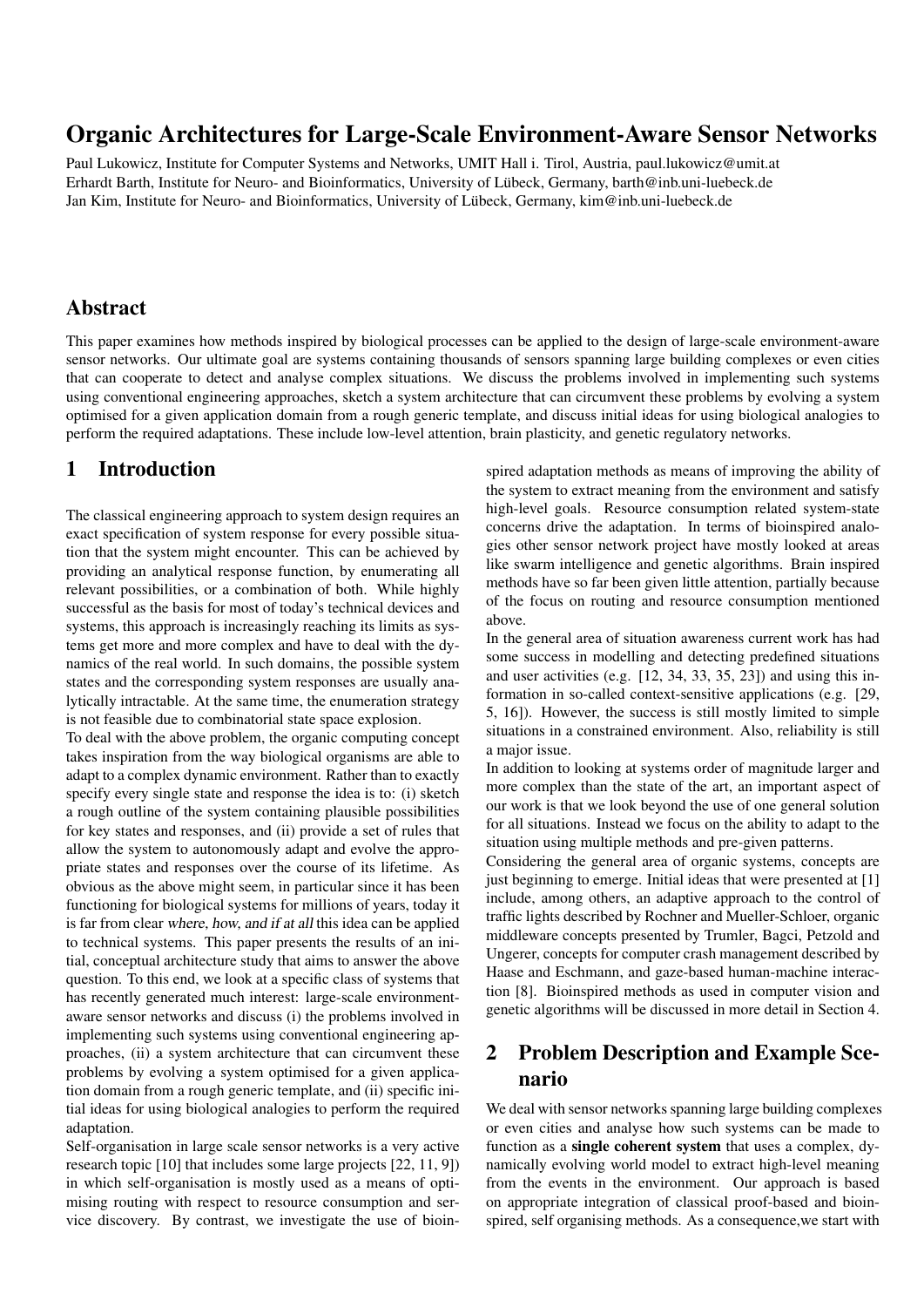a static, generic system template devised by using conventional engineering techniques and apply bioinspired self organisation methods to evolve it into an application-specific sensor network that is able to assign high-level meaning to events in a specific, changing environment.

## 2.1 Example Scenario

To illustrate our vision of large-scale environment-aware sensor networks and to outline the associated problems, we begin with a relevant example scenario that is both very rich and scalable: an intelligent hospital.

### 2.1.1 Sensing Modalities

A single hospital room might be equipped with a subset of the following information sources

- Sensors in the bed (bed configuration and patient posture) and other furniture.
- Identification of all equipment and personnel in the room
- RFID readers in the bed and table able to identify medicine vials, food and drink containers etc.
- Location for selected equipment and personnel (ultrasonic or through carpet) in the room
- Ambient sound sensors in the room
- Personal microphones
- Motion sensors in the hospital gowns of the medical personnel for activity recognition
- Information from equipment about settings, activity, and measurement results
- Cameras in the room.

In addition, different systems for tracking personnel around the halls (e.g. personal inertial navigation, RFID, WLAN location, ultrasonic) might be available. RFID readers and switches integrated in appropriate cabinets could be able to track who has taken what medicine out of which cabinet. Something similar could be done for simple and yet important tools like syringes or scalpels.

## 2.1.2 World Model and Extraction of Meaning

In principle, the above sensors provide enough information to fairly exactly characterise the environment. Examples of the type of information that we would like to be extracted include:

- 1. Primitive events and actions such as taking a particular measurement on the patient, having a sip of water, standing up, taking a particular vial out of a cabinet etc.
- 2. Compound activities such as administering medication, eating lunch, or performing a particular examination.
- 3. Localised processes and situations such as a doctor making his rounds, a personnel meeting, or an operation taking place.
- 4. Global processes and trends such as a shift change, equipment shortage, long term changes in response times to emergencies etc.

## 2.1.3 System Goals

Properly used, the above information could increase the reliability and improve the efficiency of a variety of processes in the hospital. With respect to a particular patient, this includes enforcing timely and correct medication or more accurate tracking of the patient's condition by combining information about activity, eating and sleeping patterns with the medical parameters. For the personnel, such a system could provide context sensitive information and notification, help optimise daily schedules, and assist in personal performance analysis. On the organisational level, duty rosters of the personnel, equipment usage, and patient assignments could be optimised.

## 2.2 Issues to Consider

In a large hospital complex with hundreds of rooms and people, we are looking at a system with thousands or even tens of thousands of sensors. The sensors need to recognise hundreds of different isolated event types, combine them, include additional information and evaluate it with respect to the high-level system goals. Similar numbers of sensors can be found in many other application domains such as factories and large office buildings. By contrast, the current state of the art of commercial systems is the use of sensor networks to monitor selected physical parameters such as room temperatures, tire pressures etc. in simple control loops. Research in ambient intelligence has had some success in going a step further to model and detect predefined situations and user activities and uses this information in socalled context sensitive applications. However, the success is still mostly limited to simple situations in a constrained environment. In addition, the recognition often lacks the robustness needed for real-life applications. In summary, the state of the art is still far from the above vision of extracting high-level meaning in large sensor networks such as the one described above. The reasons for this are in part well known problems facing any attempt aiming at creating an environment-aware system and partly issues specific to the ambient sensor network approach. They can be summarised under three headings: complexity, dynamic development, and resource constraints.

### 2.2.1 Complexity

There are three main sources of complexity that the system needs to deal with:

- Model Complexity. Activities and situation in the environment can rarely be viewed in isolation. Instead, the different levels and parts of the envisioned model hierarchy are interlinked in a complex manner. Considering the scale at which the envisioned networks are supposed to operate, any attempt to exactly specify all possible variants of such interactions is infeasible.
- Environment Variability. Human actions and interactions tend to be highly variable. Situations that on an abstract level belong to the same class and should be recognised by the system as identical can be quite different on a more detailed level. Such differences can emerge spontaneously as a reaction to specific events, or be a matter of personal style and preferences. Again, an attempt to preengineer a system to account for all possibilities faces combinatorial state explosion problems.
- Input Space Complexity. The size of the envisioned sensor networks implies that it is able to collect a large amount of information. This is of course necessary to be able to monitor complex situations in a large intelligent space. On the other hand, it implies that the dimension of the input space is so large that conventional recognition and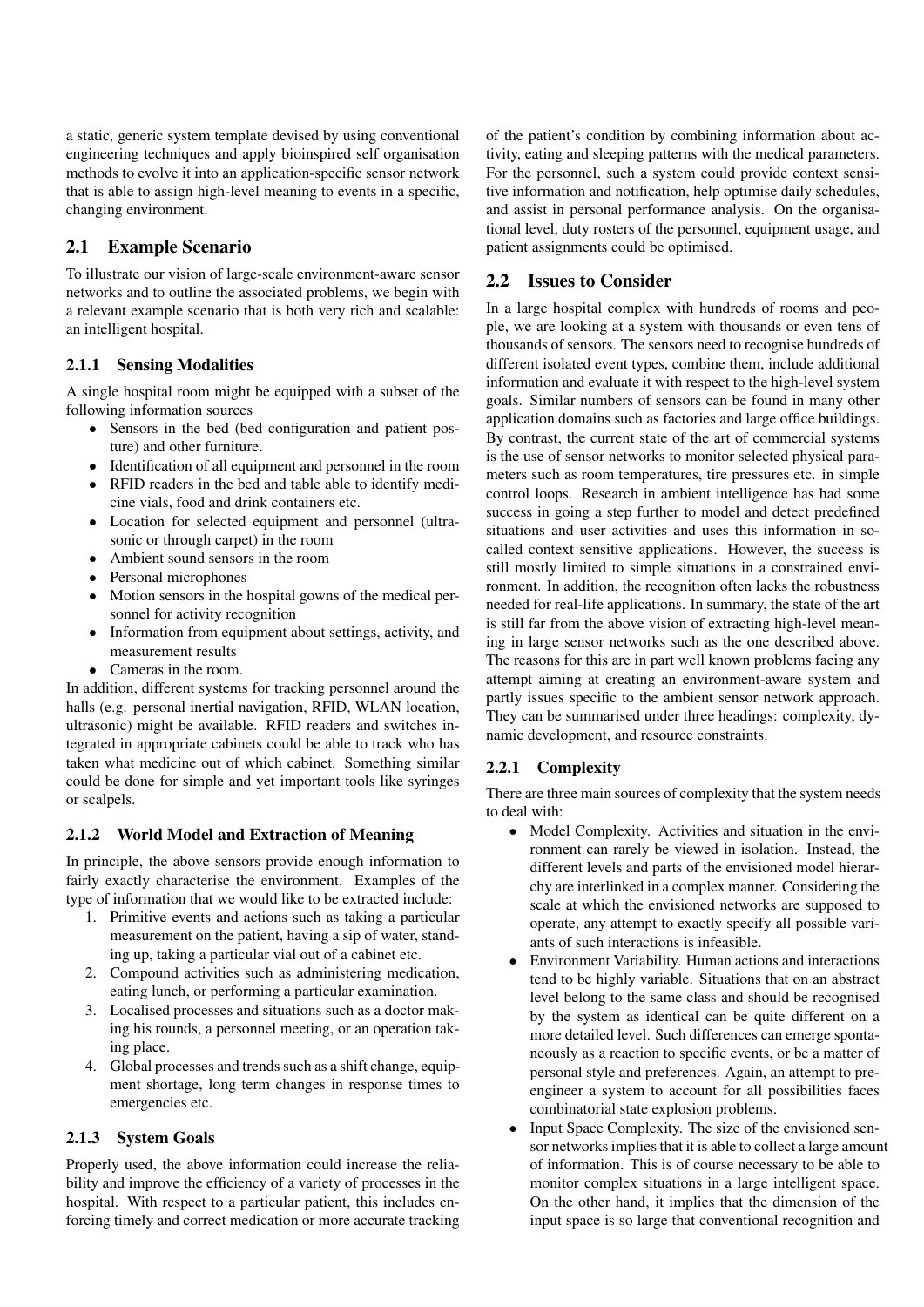clustering algorithms have problems dealing with the data unless an appropriate partitioning is found. This means that it is not feasible to collect data from all the nodes and then process it in a central control system.

### 2.2.2 Dynamic Development

The only constant about the real world is continuous change. Changes occur on different time-scales, ranging from spontaneously occurring events to long-term trends. Since classically engineered systems tend to have problems dealing with a changing environment, whereas biological systems are good at mastering it, the dynamics are a key reason to look at bioinspired alternatives. In our case the relevant sources of change are:

- World Model Dynamics. The environment includes both abrupt, spontaneous events (e.g. a doctor is called to an emergency during patient examination) and medium to long term evolution. The latter encompasses trends such as systematic changes in the way certain procedures are conducted by certain persons as they get more experienced. In a hospital setting they might also include changes to procedures due to new equipment or regulations.
- Stimuli Dynamics. The quality of information about a given activity or situation contained in a particular sensor signal can greatly vary over time. The variation can be spontaneous (e.g. a light ultrasound receiver being occluded), periodic (e.g. a loud machine being switched on at a particular time of a day making sound recognition difficult), or long-term developments (e.g. a bed making more and more noises as it gets older).
- System Dynamics. The sensor network itself is subject to a number of different developments. On a short-term time scale parts of the system are continuously moving between locations, since we assume sensors to be also part of equipment and the outfit of the people. On the long-term time scale, we must assume sensors to drop out or be added as equipment is updated.

#### 2.2.3 Resource Restrictions

The vision behind ambient sensor networks assumes that the sensor nodes are an integral, permanent part of the environment. This implies two things. First, depending on the specific location and role of the sensor node, there are stringent constraints on its size, weight, and price. Second, many nodes will not be connected to a fixed power supply. Neither will it be possible to regularly change a battery. Thus the nodes will either have to live off energy extracted from the environment or use so little power that a single battery will last for the entire life time of the device. In any case, power consumption is a primary concern limiting the performance and functionality of the nodes. As a consequence, resource constraints and management must be taken seriously. Interestingly, it is widely believed that energy consumption plays a key role in the performance limits of the human brain. Configuration problems of similar type can be found in many distributed and parallel systems. In previous work [2], we have for example discussed how the architecture of context-sensitive, wearable systems can be optimised according to similar criteria. Nonetheless, the problem considered in this paper is special for three reasons: (1) the sheer size of the optimisation space, (2) the need for dynamic reconfiguration at runtime with minimal resources available for the reconfiguration task and (3) the fact that the recognition problem for which the system is to be optimised is known only in very broad terms at system design time and changes as the network develops and modifies its world models.

# 3 Organic Approach Overview

Our approach aims to structure the sensor network in a hierarchical, parallel way that matches the structure of the world model. This is similar to the way different parts of the brain are structured to deal with complexity and resource restrictions. Based on such a structure, we define a generic system template that will also include feature specifications, pre-trained classifiers and initial guesses at the probability distributions involved in the modelling of high-level processes and goals. In a biological analogy, this would mimic the way some concepts are believed to be genetically pre-wired into the brain. Due to the complexity and variability of the environment in a network spanning a large space, such a model will be incomplete and very inaccurate. To counter this, methods inspired by cognitive processes (e.g. attention), brain plasticity and genetics (regulatory networks), as well as population evolution, will be used to allow the system to adapt to the specific environment in which it is deployed and to keep adapting as the environment changes. The adaptation will include structural changes (including the emergence of new structure corresponding to new concepts), feature and probability distribution optimisations, and strategies for resource management.

## 3.1 System Structure

In terms of system structure, the key concepts for dealing with complexity while observing the resource restrictions are parallelism and hierarchy. As a consequence, the envisioned architecture is based on the following assumptions:

- 1. The world model is hierarchic, roughly following the isolated event, compound action, local process, global process-and-trend categories structure presented in the example scenario.
- 2. As shown in Figure 1, the system consists of sensor nodes that contain a set of sensors, a simple processing unit, a communication interface, and a power supply. The specific sensors, the computing power of the processing unit, and the specifications of the communication interface can vary from node to node. So does the available power supply that can range from a fixed connection to a fully autonomous node scavenging power from the environment. What all nodes have in common is the fact that they each have their own limit regarding which sensors and algorithms can be used at the same time. This means that depending on the required recognition task some nodes might need to operate in different modes, which in turn means that not all types of recognition can be accomplished with optimal accuracy at the same time.
- 3. In every relevant location a group of sensor nodes is assigned to every primitive event/action that the system needs to recognise at this location. Thus for example in every patient room the sensors in the bed plus possi-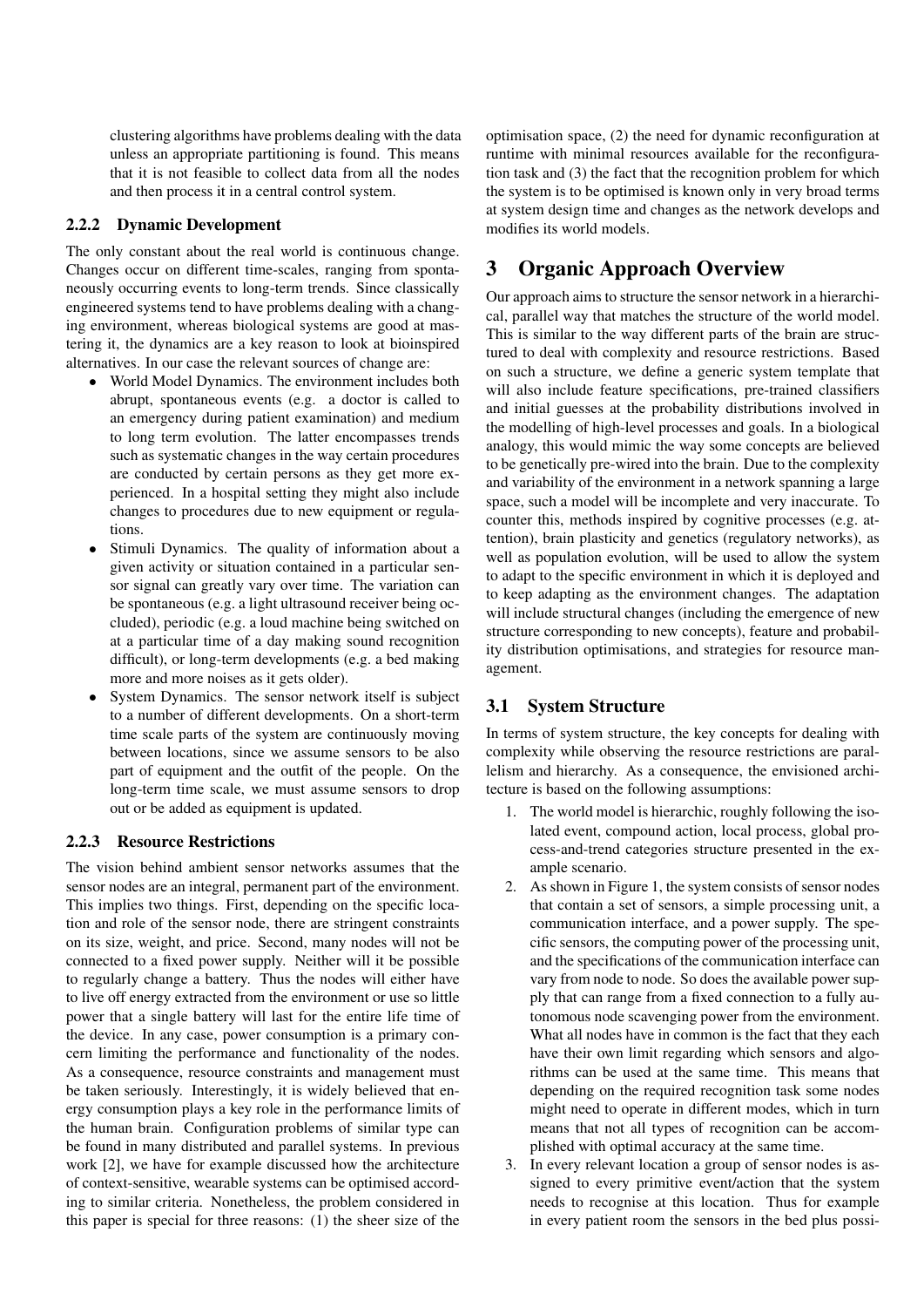

Figure 1 Structure of a sensor node

bly motion sensors in the gown and location sensor in the room would be in charge of detecting the patient getting out of bed.

4. The local event/action sensor groups are hierarchically organised following the hierarchy of the world model (see Figure 2). Thus every compound action, or local/ global process is mapped onto a hierarchy of sensor node groups. In the hospital network the groups responsible for the detection of taking out a medicine vial from the cabinet, the group responsible for tracking the nurse along the corridor and the group responsible for recognising the action of taking a pill are interconnected into a recognition system for the process of medication delivery. For the compound actions and local processes there will be parallel groups corresponding to different locations and/or persons. For the global processes, single system wide groups will exists.

#### 3.2 System Template

The system template provides two things. First, it defines an outline of the world model that the structure of the network will follow. This includes estimates of all probability distributions involved in the construction of compound activities and processes out of the primitive events/actions. They can be specified using such conventional approaches as Bayesian networks or probabilistic grammars and estimated using supervised learn-

ing techniques. Second, it provides an initial mechanism for the recognition of all primitive events/actions. The specification includes initial guesses at the best sensor nodes, features and node configurations to be used and classifiers pre-trained using a supervised approach. A key property of the template is that it is generic and not optimised to the specific environment in which it will be deployed. This means that one would have for example a generic hospital template applicable to different hospitals. It also means that for each primitive event only a single generic specification is provided. This specification has to be applied to all locations in which this event can then take place (see next paragraph). The same is true for the higher level compound actions and processes. The generic, single instance specification and the fact that we assume a manageable number of primitive events/actions to be the basis for all extraction of meaning allows the template to avoid combinatorial complexity explosion even for large spaces and complex environments. On the other hand it means that the initial performance of the system will be very poor. Also we cannot expect the template to be complete in terms of both the primitives and the compound actions/processes.

### 3.3 Adaptation

From the system point of view, four kinds of adaptation at different time scales are needed:

1. Short-term resource management Most sensors will be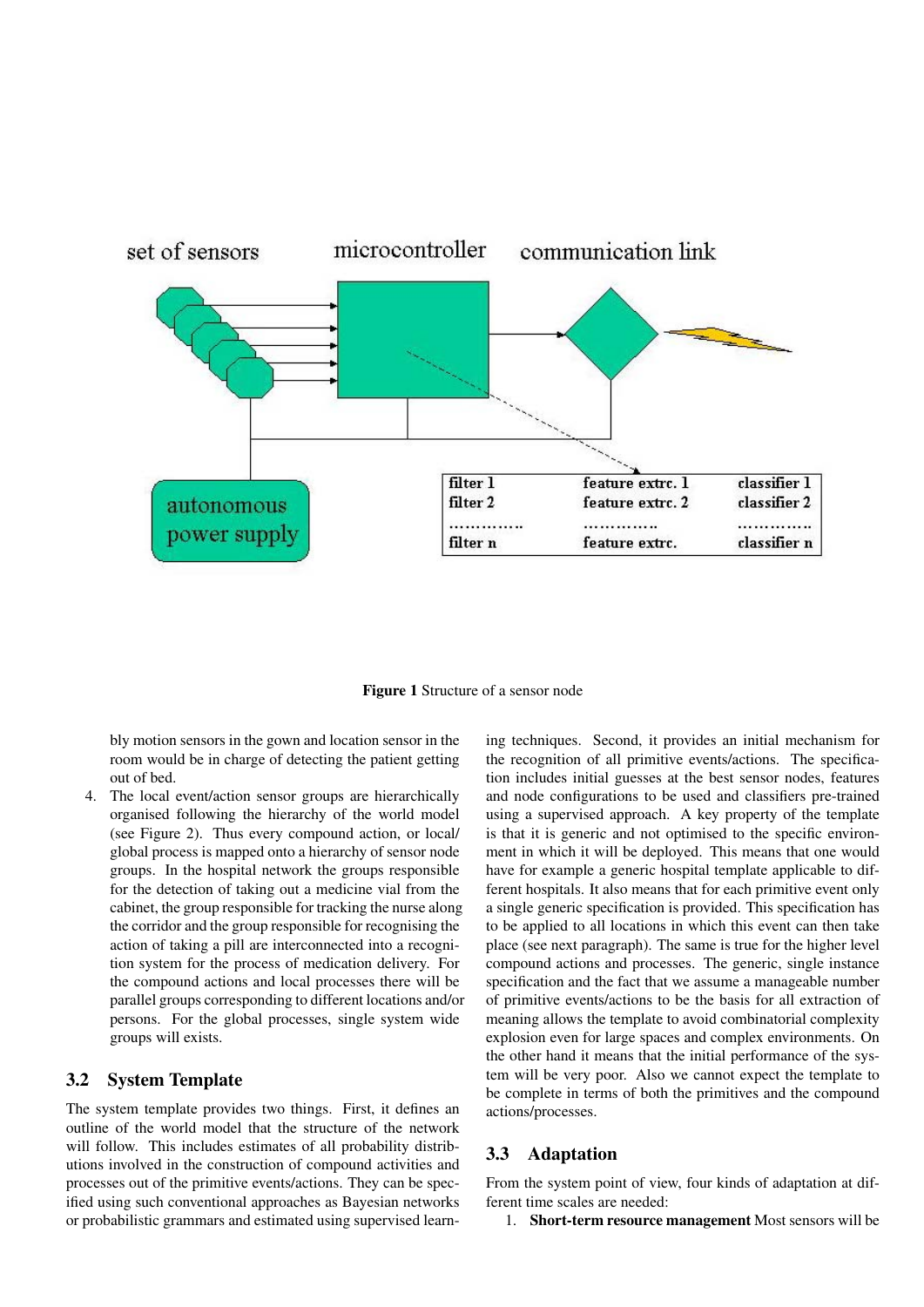

Figure 2 Structure of the envisioned sensor system and an illustration of a possible assignment of sensor node groups to primitives and compound actions.

part of a number of different groups dedicated to different events. In general, different modes of operation will be required by each group (resolution, computed feature, measurement mode). As a consequence it will not be possible to detect all possible events at the same time (at least not with the maximum accuracy). Instead, a mechanism will be needed to decide, which are the most relevant/likely events and focus the system resources on those.

- 2. Medium-term, location-specific adaptation As described above, the same events/actions and processes will be found in different locations and with the participation of different persons. However they are not likely to take place in an identical way. Such variations are major problems for current context-aware systems that often have to be trained specifically for each location and person. The development of methods that will allow a system trained for one location to adapt to another is therefore necessary. The adaptation shall involve the selection/weighting of sensors/features as well as the modification of the probability distributions underlying the classifiers.
- 3. Medium-term structural adjustment As described before, due to environment complexity and variability the system template will in general neither contain all prim-

itive events nor will it accurately reflect all relations between primitive events in compound actions or processes. Thus the system must be able to evolve structures such as new event types, new connections and with it new higher level compound actions and processes. Some of those will be purely internal, needed to better represent higher levels and the goals. Others might actually be presented to human supervisors for evaluation.

4. Long term system-level evolutionary adjustment While the variations between locations are a major source of problems, they can also be used to the system's advantage. The different variants of a recognition subsystem for a given event/action developed at different locations can be seen as a population in which a kind of populationwide evolution can take place. While some of the differences will be location-specific, some will simply be location-independent improvements. They can appear accidentally or due to the fact that a particular event has been particularly common at this location. Overall system improvement analogous to evolutionary development of a species population can be achieved by propagating such general improvements to all locations.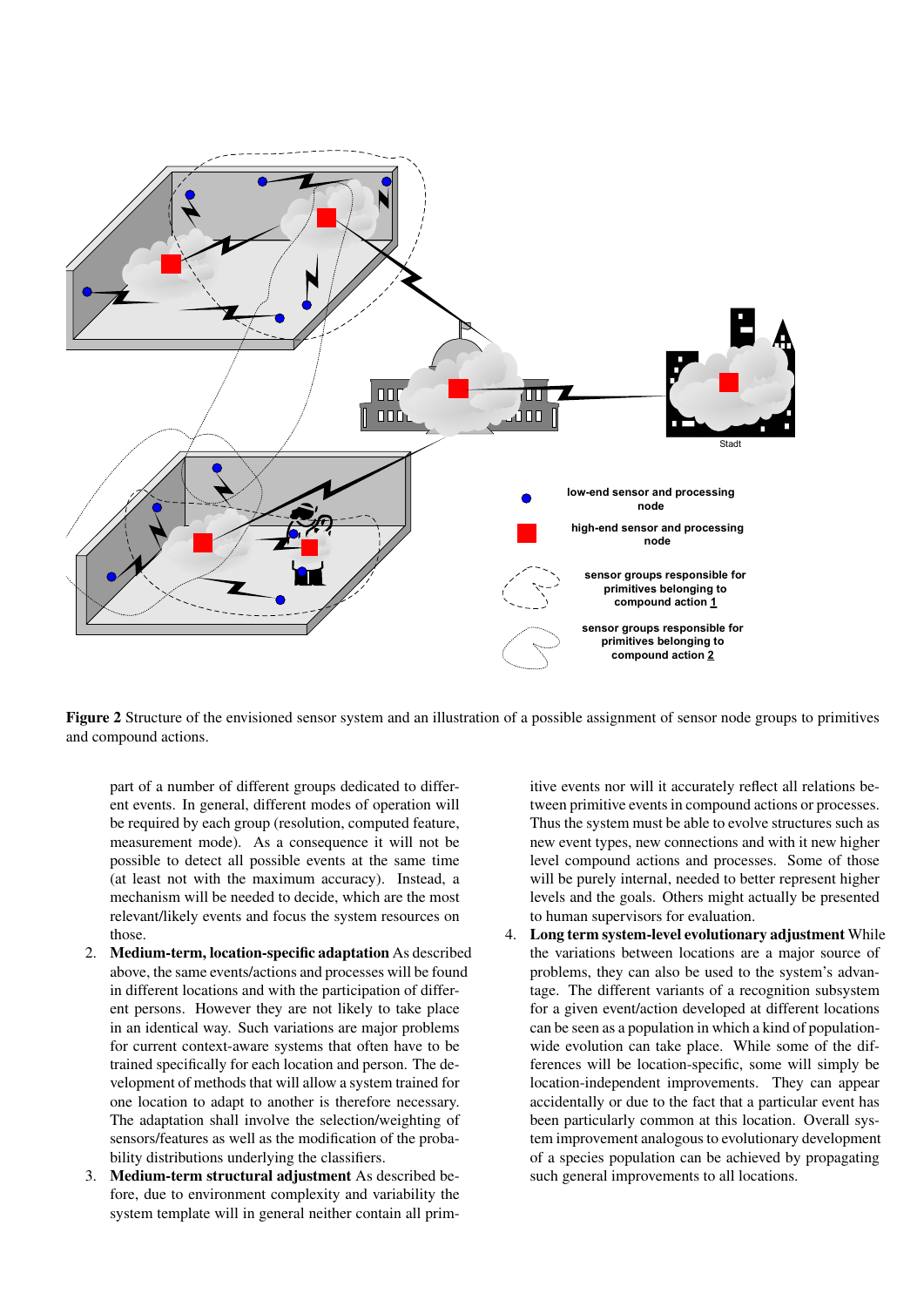# 4 Bioinspired Adaptation Strategies

For the four types of adaptation needed by the system, we consider the following analogies from biological systems.

### 4.1 Short-term resource management

This type of adaptation is analogous to the way humans tend to focus their attention on a particular subset of stimuli and ignore others given current goals. In animal vision, the gaze is directed to the objects of interest, which are then processed with high resolution and with colour, whereas the peripheral visual field is processed with decreasing resolution and no colour. Vision is an active and highly selective process, a strategy that makes biological systems very effective in acting in their specific environment. The active vision paradigm has meanwhile become an established area of machine vision: a computer, as well as a human observer, can understand its environment more effectively and efficiently if the sensor interacts with that environment [6]. Low-level attention is usually supposed to be driven by the sensory input data and characterised as a bottom-up process (while top-down indicates cognitive processes which depend on context, the world model etc.). A few models of low-level attention exist, see [14] for a review, that all attempt to find those image features that form a so-called saliency map and are more likely to attract attention. A low-level attention module should be able to decide which kinds of changes in the sensory input are more significant than others. Based on the concept of intrinsic dimension [36, 4], algorithms have been developed that can extract dynamic saliency from a video stream and predict human eye movements, e.g. [7, 8].

Thus, the problem of resource management can be handled by competition introduced by the attention-based control subsystem of the architecture. The process will involve a competition between the magnitude of a novel or unexpected sensory state against the goal-directed focusing of attention on other parts of the state space due to current ongoing operations that try to satisfy a higher level goal.

### 4.2 Medium-term, location-specific adaptation

It is one of the most stunning abilities of the brain that it can easily recognise objects despite large variances in their appearance. In general, such perceptual similarities cannot be described by a metric in input space [27]. Nevertheless, recent brain-inspired computer-vision systems are able to automatically learn object classes [28] and are beginning to reach acceptable levels of performance. However, current brain-inspired machine learning techniques need to be further developed to be used for locationspecific adaptation.

As a complementary approach, techniques inspired by phenotypic adaptation can be used. The capability of a given genome to produce dramatically different phenotypes in response to differences in environmental conditions is another impressing example of the adaptive potential of biological systems. It is well known that, for example, human skin reacts to exposure to sunlight by producing dark pigments, and that plants can strongly vary in shape, leaf thickness, and many other properties in response to their local growth conditions.

The basis of such adaptation is the fact that expression, or activity, of a gene can be regulated. The molecular agents that mediate gene regulation (called transcription factors), are themselves gene products. Thus, the genes in a genome are organised in a directed graph of regulatory interactions called a regulatory network. By combining theoretical research on regulatory networks [25, 15] with recent advances in molecular biology, which enable identification of such networks in model organisms [21], new insights into the organisational principles of regulatory networks are currently beginning to emerge [3]. Furthermore, regulatory networks lend themselves well to various algorithmic abstractions [15, 19, 26]. These factors provide strong motivation for exploring algorithms for adaptation modelled after regulatory networks.

### 4.3 Medium-term structural adjustment

Recent experiments indicate that the plasticity of the brain can be spectacular. Sharma et. al. [32], for example, have shown that young ferrets can see in the sound zone, i.e. the auditory cortex is largely rewired if driven by visual instead of auditory input and can replace the function of the visual cortex to a large extent. Traditional machine learning does not involve drastic structural changes. Accordingly, neural-network models assume the changing of weights in the neural network as the basis of learning. Although there are a number of approaches for self-organising neural networks that can adapt to changing inputs, e.g. [20, 24], methods that allow for substantial changes in the network structure are still missing. Therefore, new kinds of machine-learning techniques which do not traditionally operate in a given feature space (like a neural network that adjusts its weights) but can continuously change that feature space to optimise a given goal are needed. This implies that feature spaces and classification boundaries therein can both change such as to optimise a criterion. This would be a departure from viewing learning as the process that estimates an unknown (classifier) function, which will then determine the forthcoming decisions. Instead, rather few and changing regions of the feature space would be used to make a decision that will be only optimal at that moment and for the then relevant goals.

## 4.4 Long-term system-level evolutionary adjustment

Biological evolution is capable of generating information with adaptive value by random variation (mutation, recombination etc.) and to accumulate this information by Darwinian selection. This process has been conceptualised by evolutionary algorithms [13, 30], which have successfully been applied in various optimisation and machine learning tasks. In most evolutionary algorithms, the objective is adaptation to a given set of conditions, i.e. a given, static fitness function. In contrast, natural evolution is capable of retaining genetic information which has temporarily lost its adaptive value as a result of changes in the environment. If the original conditions return on a regular basis, regulatory mechanisms which activate a given piece of information (e.g. a gene) specifically under the conditions where this confers a selective advantage can evolve. It is clear that regulatory networks (see above) are a result of continued evolution of such regulatory mechanisms.

Clearly, activation of genes which provide adaptation to the current conditions ultimately depends on processing the sensor in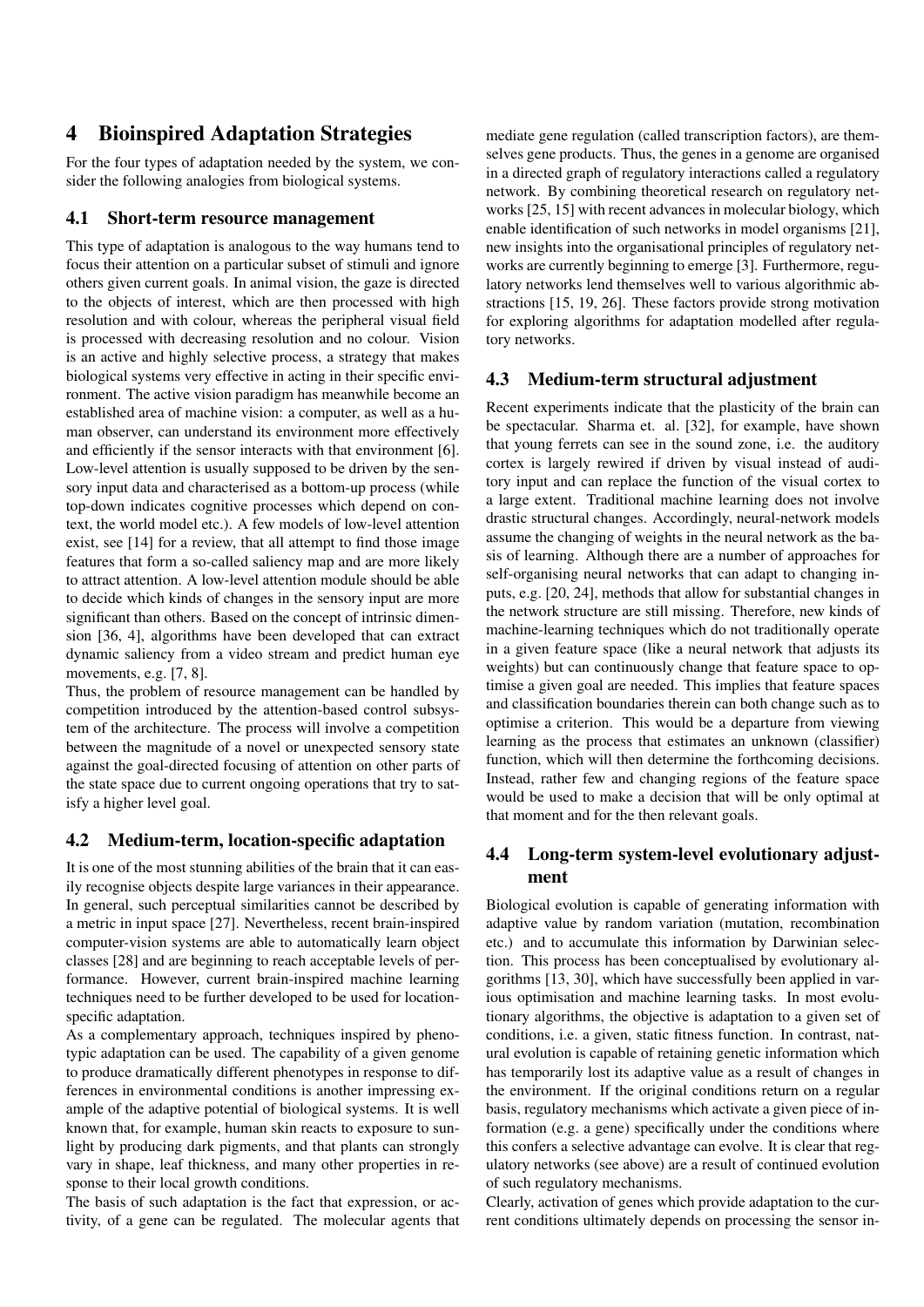put by which the current conditions are recognised. Regulatory networks are dynamical systems capable of processing such sensor data (which may be represented by pheromones as a biological example, or by input from a sensor network as a technical example). Increase of complexity of regulatory networks during evolution thus enables a living system to adapt to an increasingly wide amount of variations in environmental conditions. Thus, integrating regulatory networks into evolutionary algorithms, as explored e.g. in [18], and combining this with evolutionary mechanisms for continuously maintaining a population with complex diversity [31], e.g. by bioinspired mechanisms for mutation rate control [17] is a promising approach towards realizing large-scale, distributed sensor networks that are capable of long-term, autonomous adaptation to a complex and changing environment.

# 5 Conclusion

We have proposed an organic architecture for very large-scale ambient sensor networks. The overall goal is to show that with the help of biological analogies large sensor networks spanning building complexes or even cities can be made to function as a single coherent system that uses a complex, dynamically evolving world model to extract high-level meaning from the events in the environment. Towards these goals, we propose to (i) structure the sensor network in a hierarchical, parallel way that matches the structure of the world model, (ii) start with a generic system template that includes feature specifications, pre-trained classifiers and initial guesses of the probability distributions involved in the modelling of high-level processes and goals, and (iii) use methods inspired by visual information processing (salient features), cognition (attention, concept formation, abstraction and schemata learning), brain plasticity, genetics (regulatory networks), and population evolution to allow the system to adapt to the specific environment in which it is deployed, and to keep adapting as the environment changes.

Besides a continuous optimisation of parameters (as in traditional machine-learning), the envisioned adaptation includes structural changes (like the emergence of new structure corresponding to new concepts), optimisation of feature and probability distributions, and strategies for resource management.

The ideas described in this paper are the results of an initial conceptual exploration stage of our work. Next, they need to be converted into specific methods and algorithms and tested in real-life experiments. From there work towards the actual implementation of real-life sensor networks can begin. In addition, an appropriate simulation environment will be needed to be able to flexibly investigate really large scale networks.

## 6 References

- [1] GI-Workshop on Organic Computing, in connection with 34. Jahrestagung der Gesellschaft für Informatik, Ulm, September 2004.
- [2] Urs Anliker et al. A systematic approach to the design of distributed wearable systems. IEEE Transactions on Computers, 53(3):1017–1033, August 2004.
- [3] Albert-László Barabási and Zóltan N. Oltvai. Network biology: Understanding the cell's functional organization. Nature Reviews Genetics, 5:101–113, 2004.
- [4] Erhardt Barth, Ingo Stuke, and Cicero Mota. Analysis of motion and curvature in image sequences. In Proc. IEEE Southwest Symp. Image Analysis and Interpretation, pages 206–10, Santa Fe, NM, April 7–9, 2002. IEEE Computer Press.
- [5] Michael Beigl, Hans-W. Gellersen, and Albrecht Schmidt. Mediacups: experience with design and use of computer-augmented everyday artefacts. Computer Networks, 35(4):401–409, 2001.
- [6] A. Blake and A. Yuille. Active vision. MIT Press, Cambridge, MA, 1993.
- [7] Martin Böhme, Christopher Krause, Erhardt Barth, and Thomas Martinetz. Eye movement predictions enhanced by saccade detection. In Brain Inspired Cognitive Systems 2004, 2004.
- [8] Martin Böhme, Christopher Krause, Thomas Martinetz, and Erhardt Barth. Saliency extraction for gazecontingent displays. In Proceedings of the 34th GI-Jahrestagung, volume 2, pages 646–650, 2004. Workshop on Organic Computing.
- [9] L. Doherty, B.A. Warneke, B.E. Boser, and K.S.J. Pister. Energy and performance considerations for smart dust. Int'l Journal of Parallel and Distributed Systems and Networks, 4(3):121–133, December 2001.
- [10] Deborah Estrin, David Culler, Kris Pister, and Gaurav Sukhatme. Connecting the physical world with pervasive networks. IEEE Pervasive Computing, 1(1):59–69, 2002.
- [11] Hans-W. Gellersen, Michael Beigl, and Albrecht Schmidt. Environment-mediated mobile computing. In Proceedings of the 1999 ACM symposium on Applied computing, pages 416–418. ACM Press, 1999.
- [12] Hans W. Gellersen, Albercht Schmidt, and Michael Beigl. Multi-sensor context-awareness in mobile devices and smart artifacts. Mob. Netw. Appl., 7(5):341–351, 2002.
- [13] D.E. Goldberg. Genetic Algorithms in Search, Optimization and Machine Learning. Addison-Wesley, New York, 1989.
- [14] Laurent Itti and Christof Koch. Computational modelling of visual attention. Nature Reviews Neuroscience, 2(3):194–203, 2001.
- [15] Stuart A. Kauffman. Developmental logic and its evolution. BioEssays, 6:82–87, 1987.
- [16] N. Kern, B. Schiele, H. Junker, P. Lukowicz, and G. Tröster. Wearable sensing to annotate meeting recordings. In Proceedings Sixth International Symposium on Wearable Computers ISWC 2002, 2002.
- [17] Jan T. Kim. Energy dependent adaptation of mutation rates in computer models of evolution. In Christoph Adami, Richard K. Belew, Hiroaki Kitano, and Charles Taylor, editors, Artificial Life VI, pages 248–255, Cambridge, MA, 1998. MIT Press.
- [18] Jan T. Kim. LindEvol: Artificial models for natural plant evolution. Künstliche Intelligenz, 1/2000:26–32, 2000.
- [19] Jan T. Kim. transsys: A generic formalism for modelling regulatory networks in morphogenesis. In Jozef Kelemen and Petr Sosík, editors, Advances in Artificial Life (Proceedings of the 6th European Conference on Artificial Life), volume 2159 of Lecture Notes in Artificial Intelligence, pages 242–251, Berlin Heidelberg, 2001.